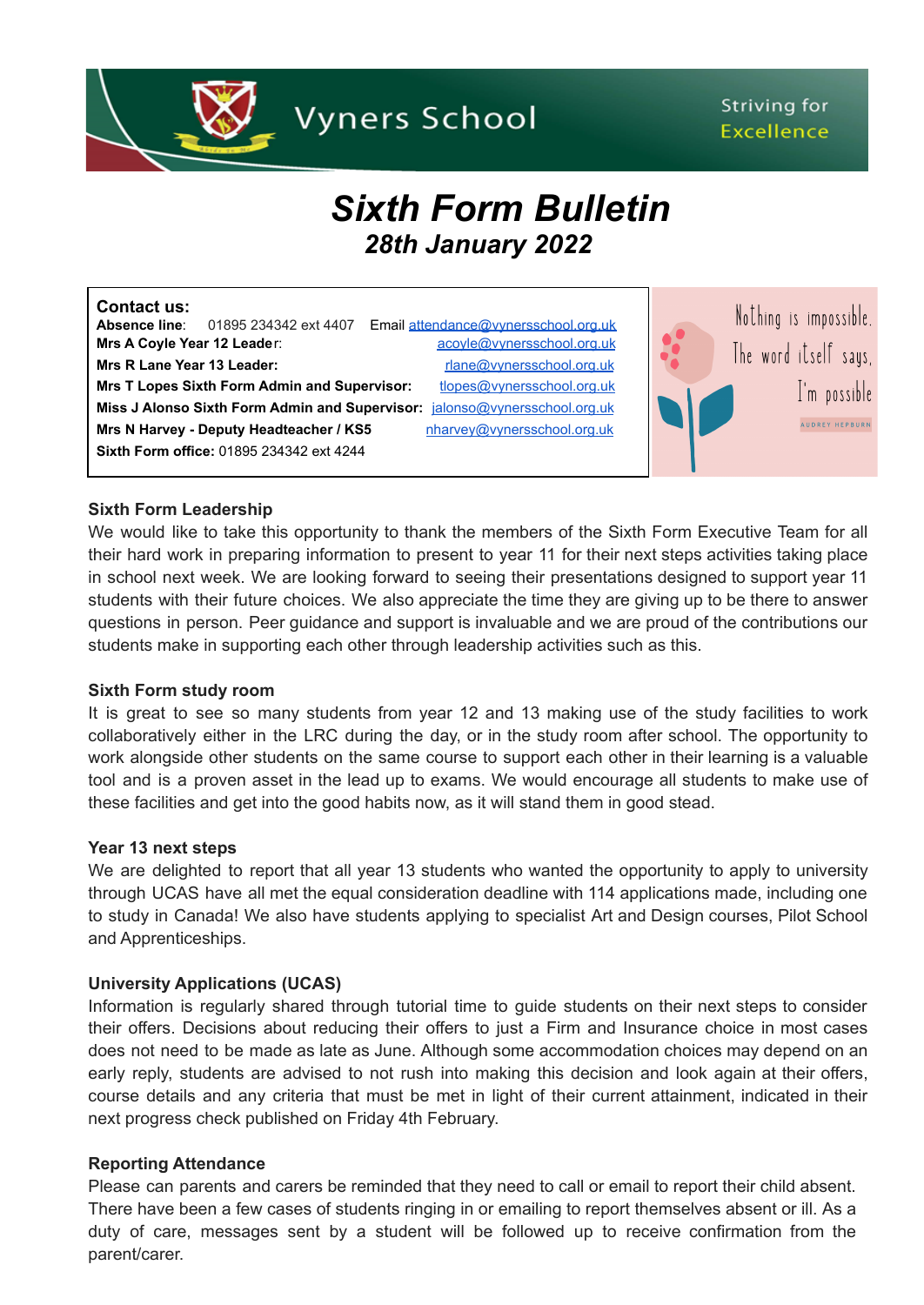### **Year 13 assessments**

The final set of Year 13 assessments will begin straight after the February half term. The majority of these will happen in lessons, with some larger exams happening in 006/7. These are intended as a support mechanism to guide students in their revision and preparation for final exams Revision topics and other guidance will be issued by 11th February 2022 and will include any advance information published by exam boards on 7th February 2022. In the meantime, students will be given information by their subject teachers.

# **Year 13 subject intervention support**

Alongside additional tutoring which has been in place for a number of students since the start of the year from Vyners Alumni, many subject areas are now offering additional support sessions. For students who have been invited to attend these, contact will have been made home and registers will be taken. Non-attendance will be followed up.

# **Year 12 in class assessments**

These will be happening in lesson times between 31st January and 4th February 2022. Students should take any teacher's advice on board and be proactive in their preparation for these assessments.

They will be used to support students moving forward and to identify any key areas for development. A gentle reminder that the next Year 12 reports will be issued on the 15th March.

# **Assemblies**

# *We have had a very full week of video presentations held during tutorial time every day.*

Mrs Vine and her sustainability group students presented a fantastic video to remind us all about our contribution to the planet and improving our efforts on recycling and using the right bin in school and at home! We hope that sixth form students will set an example in championing this important issue, particularly with the new canteen bins in situ. A thank you to Wemi in Year 12 for her support with this campaign.

Miss Pape delivered a whole school assembly on the theme of Every lesson, Every Day which is a particular Vyners focus, to ensure that students understand how to make the most of every opportunity in the classroom and seek opportunities to develop their skills, knowledge and understanding.

Mr Mullings delivered an assembly to year 13 this week focusing on responding to Trial Exam feedback and effective study skills guidance linked to target setting.

Mrs Bashford-Hynes shared resources for students to take some time to reflect upon Holocaust Memorial Day

#### **Vaccinations**

Thank you to the Year 12 and 13 students for all of their help and support with vaccinations this week.

#### **Covid-19 face coverings update:**

# *As we are sure that you are now aware, the Government's plan B measures to tackle the Omicron variant of Covid-19 were removed on Thursday. In addition, the use of face coverings as a control measure has now been removed from the guidance for schools.*

Given that this is the case and the fact that case numbers are steadily falling at Vyners we have decided to withdraw the mandatory use of face coverings in communal areas from Monday onwards. Students who wish to continue to wear face coverings in communal areas and/ or classrooms may do so and we will continue to support their personal choices.

Students have been reminded that they are not permitted to wear outside coats in classrooms. There are still lockers available should students wish to store outside coats during the day.